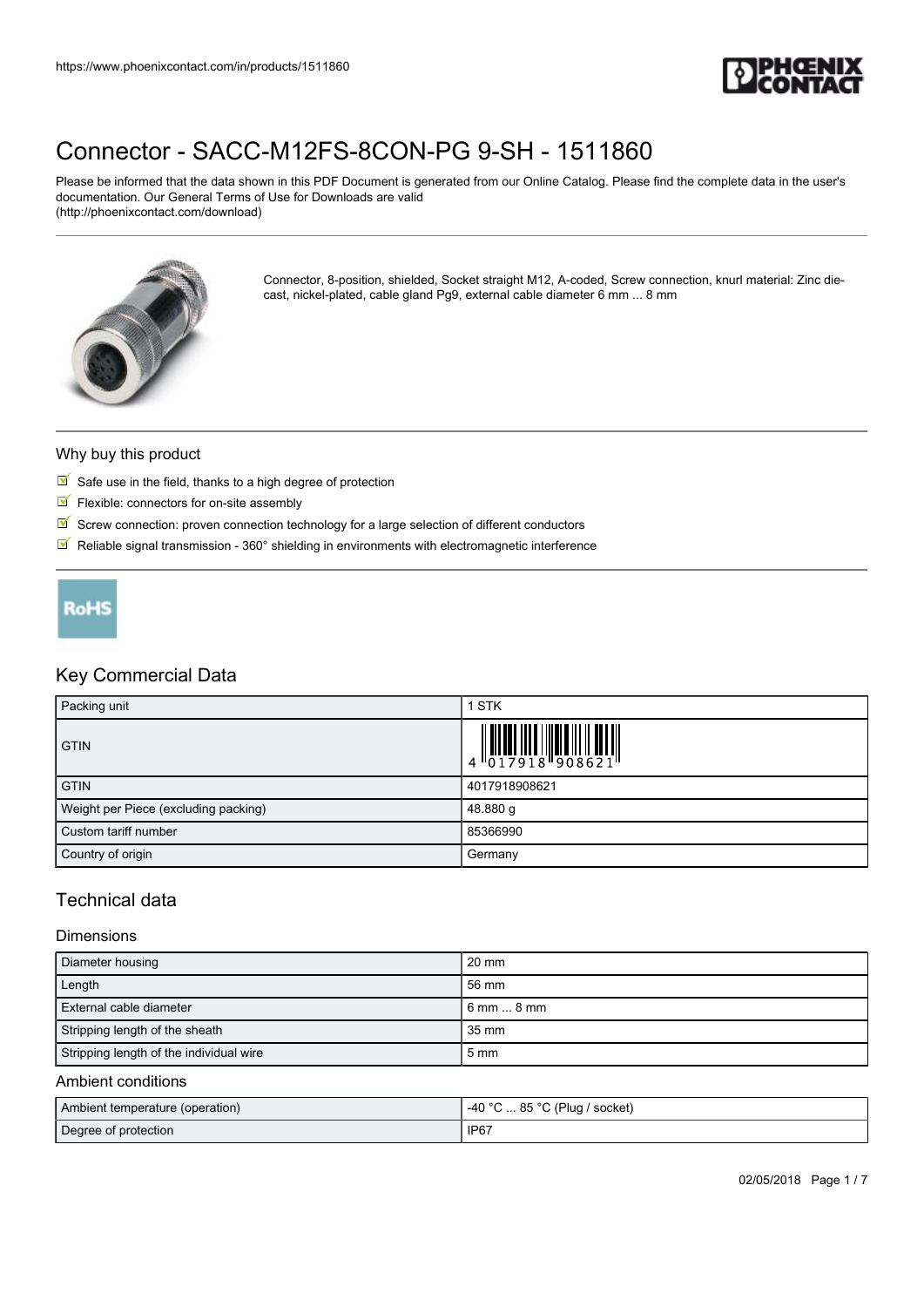

# Technical data

### General

| Rated current at 40°C                  | 2A                                                                 |
|----------------------------------------|--------------------------------------------------------------------|
| Rated voltage                          | 30 V DC                                                            |
|                                        | 30 V AC                                                            |
| Number of positions                    | 8                                                                  |
| Insulation resistance                  | $\geq$ 100 M $\Omega$                                              |
| Coding                                 | A - standard                                                       |
| Standards/regulations                  | M12 connector IEC 61076-2-101                                      |
| Status display                         | No                                                                 |
| Overvoltage category                   | Ш                                                                  |
| Degree of pollution                    | 3                                                                  |
| Connection method                      | Screw connection                                                   |
| Conductor cross section                | 0.25 mm <sup>2</sup> 0.5 mm <sup>2</sup> (without ferrule)         |
|                                        | 0.14 mm <sup>2</sup> 0.34 mm <sup>2</sup> (with ferrule)           |
|                                        | $0.25$ mm <sup>2</sup> $0.5$ mm <sup>2</sup> (solid)               |
| Conductor cross section AWG            | 24  20 (without ferrule)                                           |
|                                        | 26  22 (with ferrule)                                              |
| Insertion/withdrawal cycles            | $\geq 100$                                                         |
| Torque                                 | 0.4 Nm (M12 knurl)                                                 |
|                                        | 0.2 Nm (Screw terminal blocks)                                     |
|                                        | 0.8 Nm  1 Nm (Pressure nut with coupling sleeve)                   |
| Tightening torque                      | Screw plug insert with sleeve housing as far it will go            |
| Assembly instructions                  | The wires can be connected both with ferrules and without ferrules |
| Material                               |                                                                    |
| Flammability rating according to UL 94 | <b>HB</b>                                                          |
| Contact material                       | CuZn                                                               |
| Contact surface material               | Au                                                                 |
| Contact carrier material               | PA                                                                 |
| Material of grip body                  | Zinc die-cast, nickel-plated                                       |
| Material, knurls                       | Zinc die-cast, nickel-plated                                       |
| Sealing material                       | <b>NBR</b>                                                         |
| <b>Standards and Regulations</b>       |                                                                    |
| Standard designation                   | M12 connector                                                      |
| Standards/regulations                  | IEC 61076-2-101                                                    |

# Environmental Product Compliance

Connection in acc. with standard CUL Flammability rating according to UL 94

| China RoHS | Environmentally Friendly Use Period = 50                                                               |  |
|------------|--------------------------------------------------------------------------------------------------------|--|
|            | For details about hazardous substances go to tab "Downloads",<br>Category "Manufacturer's declaration" |  |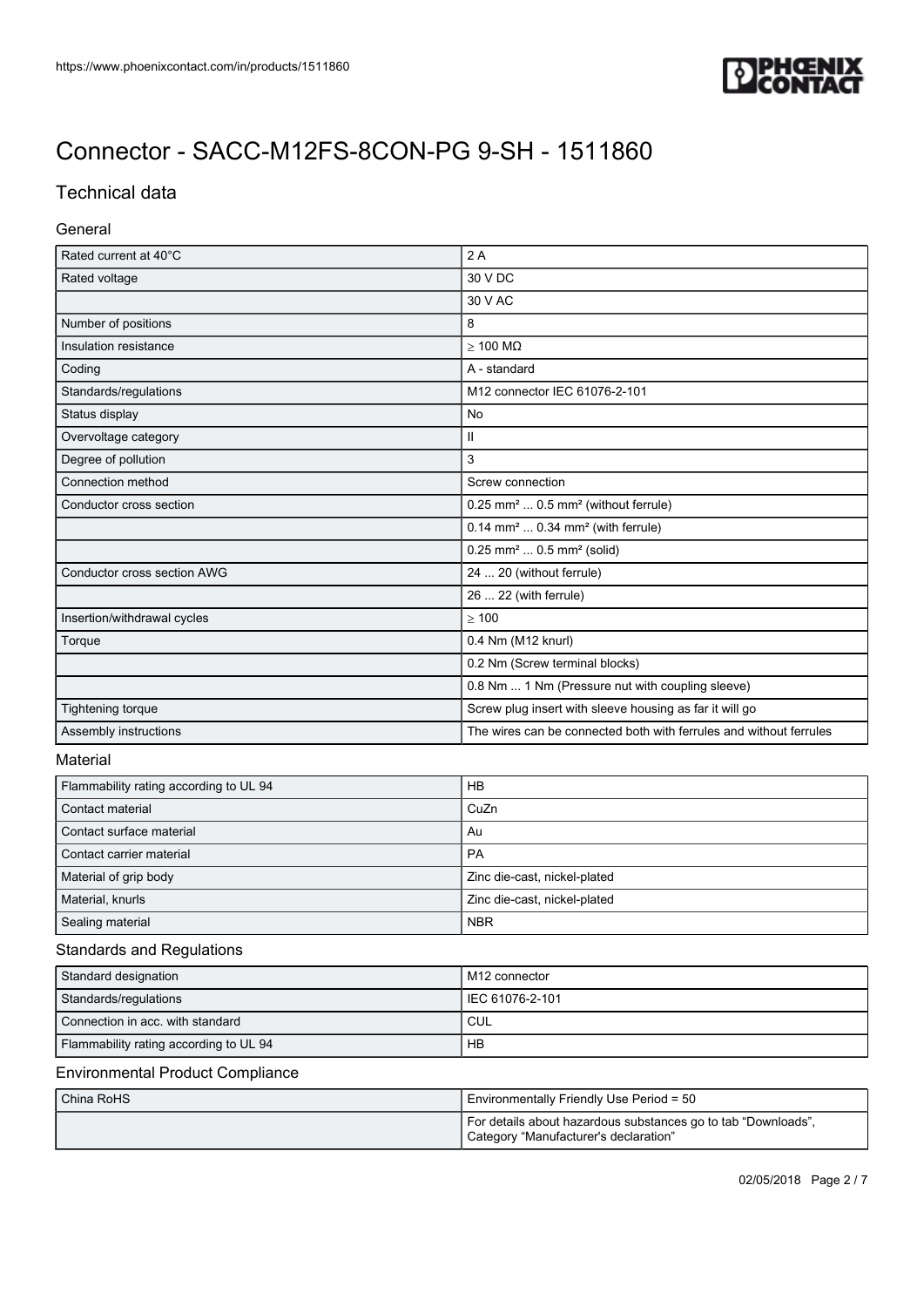

## Drawings

Schematic diagram



Pin assignment M12 socket, 8-pos., A-coded, view female side

Schematic diagram



Cable connection side M12 (screw connection)

### Dimensional drawing



#### M12 x 1 socket, straight, shielded

## **Classifications**

eCl@ss

| eCl@ss 4.0 | 27140815 |
|------------|----------|
| eCl@ss 4.1 | 27140815 |
| eCl@ss 5.0 | 27143423 |
| eCl@ss 5.1 | 27143423 |
| eCl@ss 6.0 | 27143423 |
| eCl@ss 7.0 | 27449001 |
| eCl@ss 8.0 | 27440104 |
| eCl@ss 9.0 | 27440102 |

### ETIM

| <b>ETIM 2.0</b> | EC001121 |
|-----------------|----------|
| <b>ETIM 3.0</b> | EC002062 |
| <b>ETIM 4.0</b> | EC002062 |
| <b>ETIM 5.0</b> | EC002062 |
| <b>ETIM 6.0</b> | EC002062 |

UNSPSC

| UNSPSC 6.01       | 31251501 |
|-------------------|----------|
| 0901<br>UNSPSC 7. | 31251501 |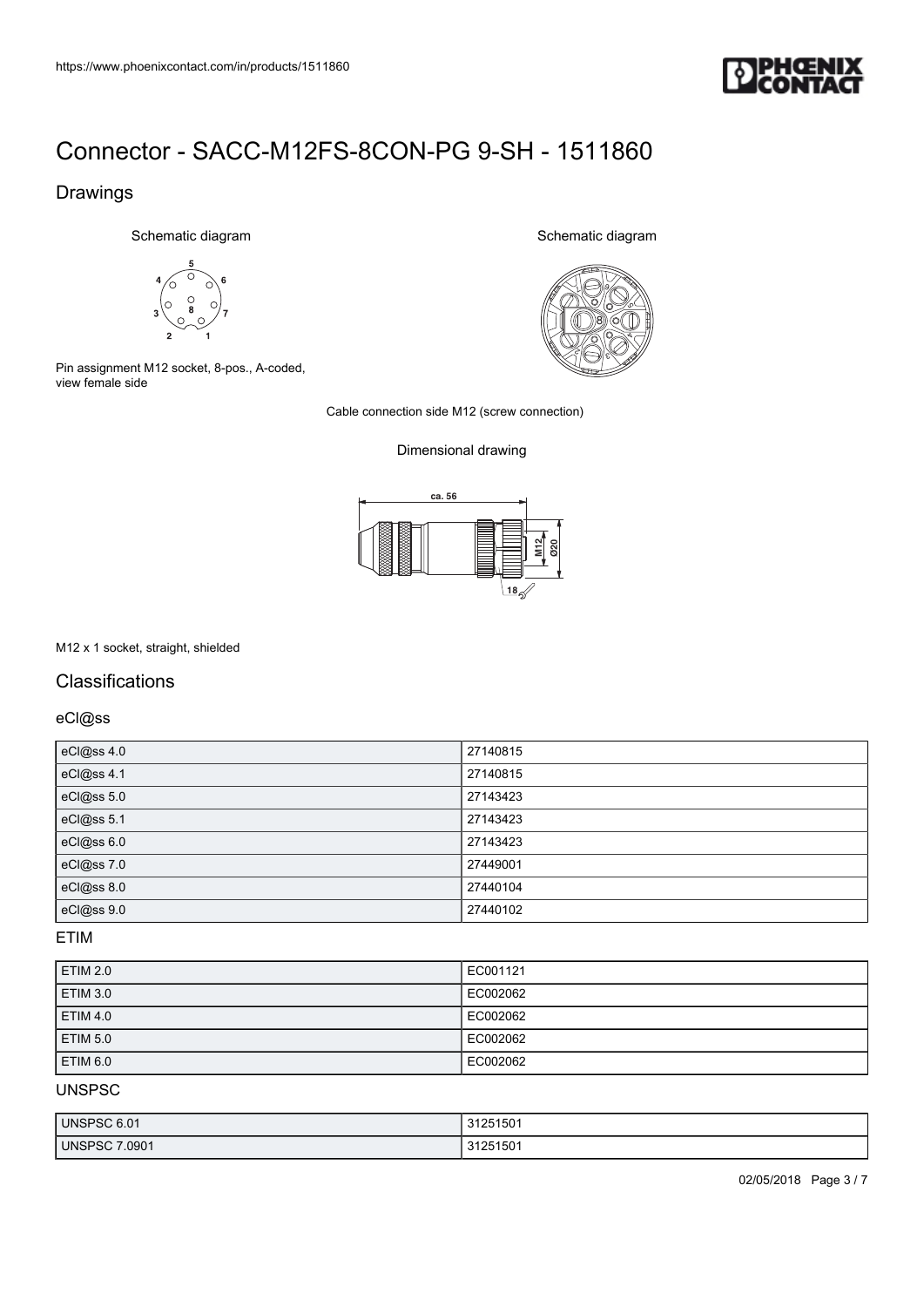

## **Classifications**

### UNSPSC

| UNSPSC 11           | 31251501 |
|---------------------|----------|
| <b>UNSPSC 12.01</b> | 31251501 |
| UNSPSC 13.2         | 39121413 |

# Approvals

### Approvals

Approvals

UL Recognized / cUL Recognized / EAC / EAC / cULus Recognized

#### Ex Approvals

 $\mathsf{r}$ 

I

 $\overline{1}$ 

### Approval details

| UL Recognized      | A7 | http://database.ul.com/cgi-bin/XYV/template/LISEXT/1FRAME/index.htm |      | <b>FILE E 221474</b> |
|--------------------|----|---------------------------------------------------------------------|------|----------------------|
|                    |    |                                                                     |      |                      |
| Nominal current IN |    |                                                                     | 2 A  |                      |
| Nominal voltage UN |    |                                                                     | 60 V |                      |

| cUL Recognized     | Æ, | http://database.ul.com/cgi-bin/XYV/template/LISEXT/1FRAME/index.htm |      | FILE E 221474 |
|--------------------|----|---------------------------------------------------------------------|------|---------------|
|                    |    |                                                                     |      |               |
| Nominal current IN |    |                                                                     | 2A   |               |
| Nominal voltage UN |    |                                                                     | 60 V |               |

| <b>EAC</b>       | EAD                    |                                                                     | EAC-Zulassung            |
|------------------|------------------------|---------------------------------------------------------------------|--------------------------|
|                  |                        |                                                                     |                          |
| <b>EAC</b>       | EAD                    |                                                                     | RU C-<br>DE.AI30.B.01102 |
|                  |                        |                                                                     |                          |
| cULus Recognized | $\epsilon$ <b>M</b> us | http://database.ul.com/cgi-bin/XYV/template/LISEXT/1FRAME/index.htm |                          |

02/05/2018 Page 4 / 7

٦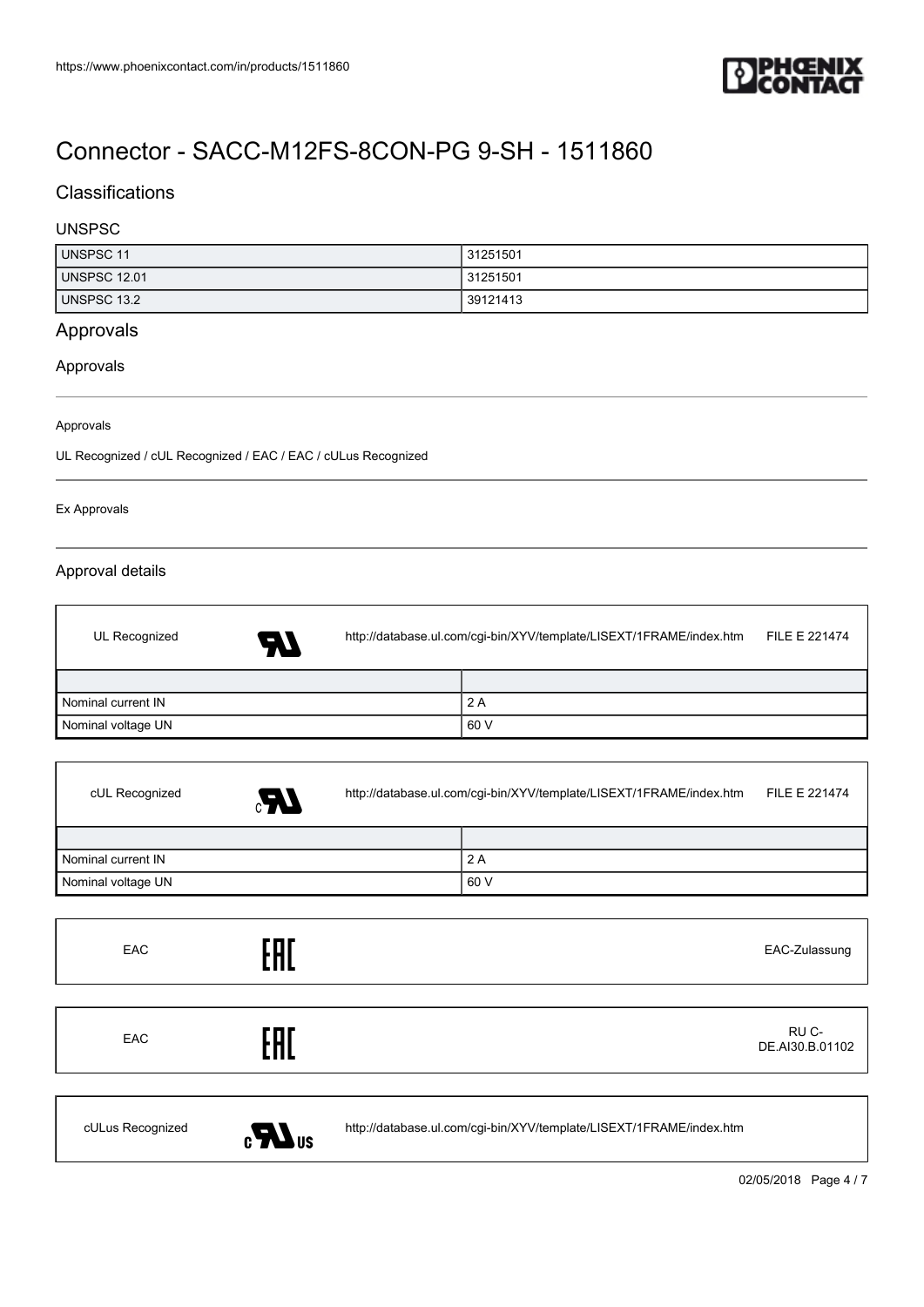

### Accessories

Accessories

**Connector** 

[Ferrule - A 0,25- 5 - 3202465](https://www.phoenixcontact.com/in/products/3202465)



Ferrule, sleeve length: 5 mm, length: 5 mm, color: silver

#### Crimping tool

[Crimping pliers - CRIMPFOX 6H - 1212046](https://www.phoenixcontact.com/in/products/1212046)



Crimping pliers, for ferrules without insulating collar according to DIN 46228 Part 1 and ferrules with insulating collar according to DIN 46228 Part 4, 0.14 mm² ... 6 mm², unlockable pressure lock, lateral entry

Data cable by the meter

[Network cable - VS-OE-OE-94B-100,0 - 1416567](https://www.phoenixcontact.com/in/products/1416567)



Network cable, Ethernet CAT5 (1 Gbps), 8-position, PUR halogen-free, water blue RAL 5021, shielded, free cable end, on free cable end, cable length: 100 m

[Network cable - VS-OE-OE-94C-100,0 - 1416318](https://www.phoenixcontact.com/in/products/1416318)



Network cable, Ethernet CAT5 (1 Gbps), 8-position, PUR halogen-free, water blue RAL 5021, shielded, free cable end, on free cable end, cable length: 100 m, For drag chains

[Network cable - VS-OE-OE-94F-100,0 - 1416347](https://www.phoenixcontact.com/in/products/1416347)



Network cable, Ethernet CAT6<sub>A</sub> (10 Gbps), 8-position, PUR halogen-free, water blue RAL 5021, shielded, free cable end, on free cable end, cable length: 100 m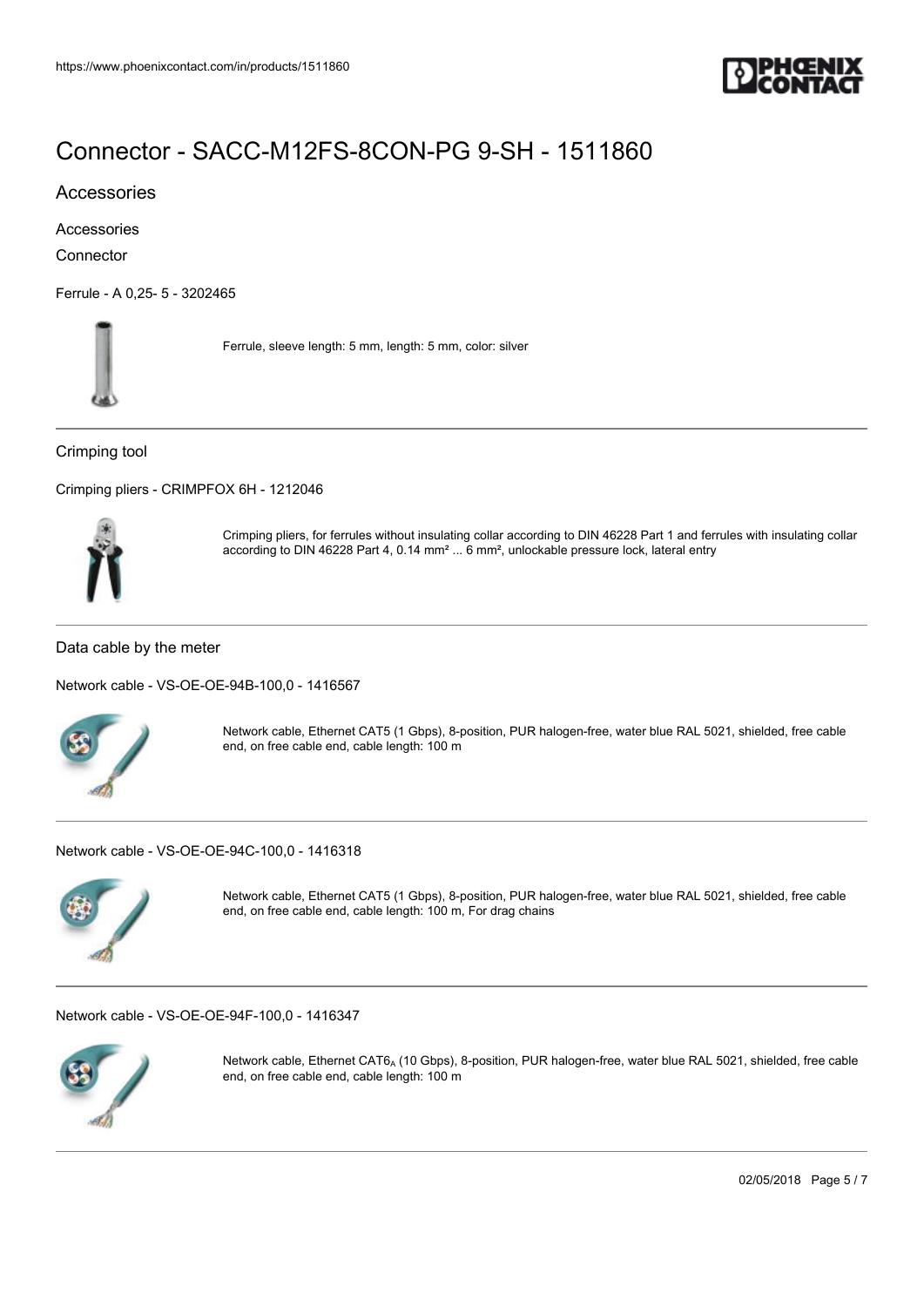

### Accessories

Protective cap

[Screw plug - PROT-M12 MS-PA-CHAIN - 1430899](https://www.phoenixcontact.com/in/products/1430899)

M12 sealing cap with fixing band, for sensor cables, for free M12 sockets



Screwdriver tools

[Tool - SACC BIT M12-D20 - 1208445](https://www.phoenixcontact.com/in/products/1208445)



Nut for assembling M12 connectors for assembly with a knurl diameter of 20 mm, for 4 mm hexagonal drive

[Adapter insert - TSD-M SAC-BIT ADAPTER - 1212600](https://www.phoenixcontact.com/in/products/1212600)

Adapter bit for TSD-M...torque tools, E6.3-1/4" drive with 4 mm hexagon to accommodate SAC bits

Stripping tool

[Stripping tool - WIREFOX SAC - 1212623](https://www.phoenixcontact.com/in/products/1212623)



Stripping pliers, for halogen-free sensor/actuator cables (SAC cables), with PUR and PVC insulation, from Ø of 4.4 to 7 mm, any stripping length

Torque tool

[Torque screwdriver - TSD 04 SAC - 1208429](https://www.phoenixcontact.com/in/products/1208429)



Torque screwdriver, with preset torque of 0.4 Nm and 4 mm hexagonal drive for M12 connectors